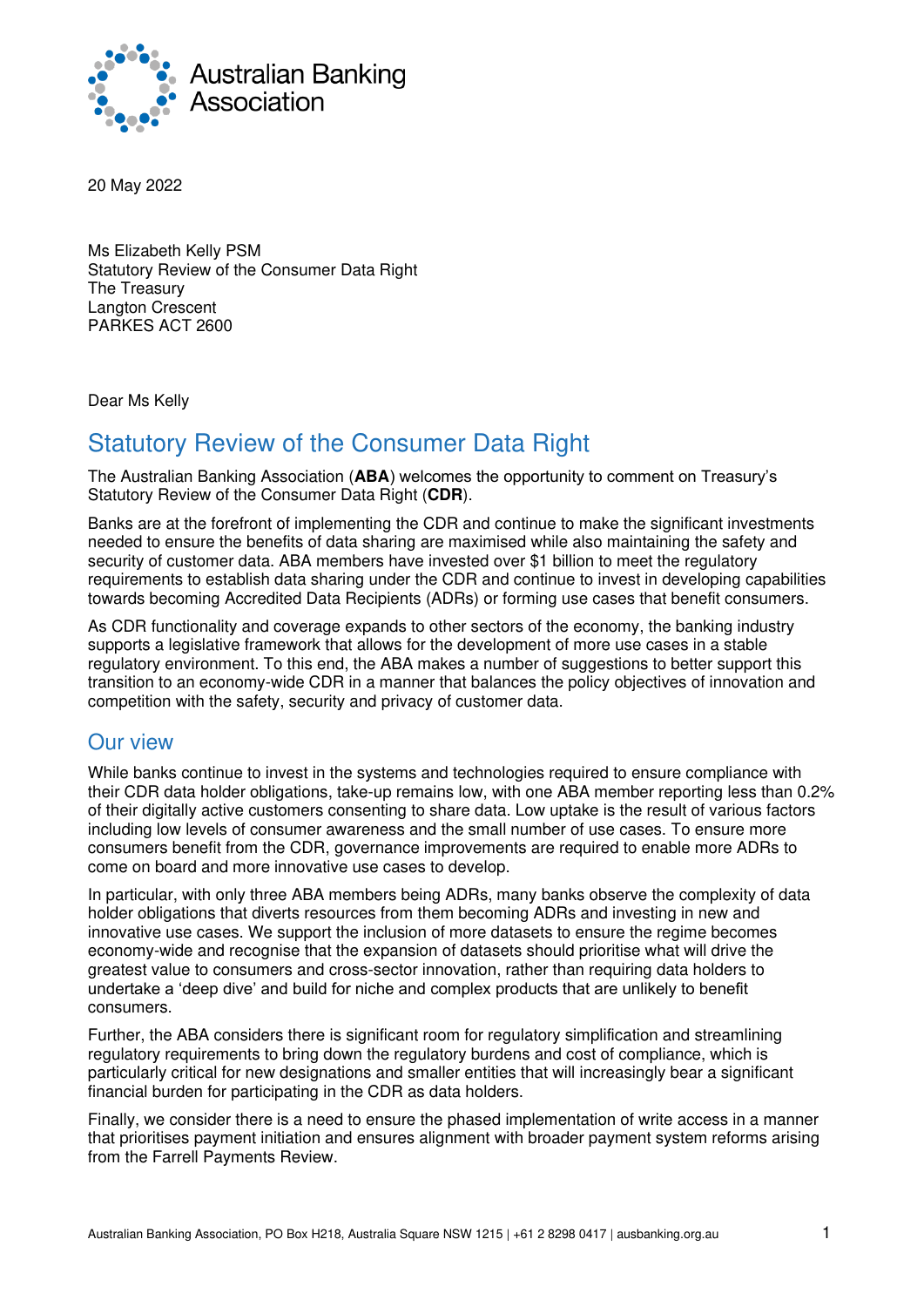

## Key recommendations

To support greater uptake, improve regulatory processes and encourage innovative use cases, the ABA recommends that:

## **1. The government prioritises the rollout of CDR datasets and regulatory obligations that ensure the best outcome for consumers**

The government should prioritise rollout of the CDR to products of high value for retail consumers and small businesses, and this should empower ADRs to build on key datasets which present the highest value propositions to consumers. The ABA notes the current approach of taking an 'all in' approach to banking datasets has been done without a clear evaluation on the benefits for consumers or the value of those datasets as CDR data. For example, products used by mainly institutional clients are within scope, which are unlikely to be used by those clients nor retail consumers or small businesses.

Similarly, the ABA recommends the government prioritise changes to policy settings only after evaluating the costs and benefits to consumers and allow policy settings to bed down before making further changes. For example, the changes to the model for joint accounts (from opt in to opt out) without evidence of consumer benefit or clear understanding of the risks for consumer outcomes undermines the objective that the CDR should work to the benefit of consumers. Such changes also divert bank resources away from becoming ADRs and developing use cases that benefit consumers.

## **2. Policymakers and regulators improve governance structures and streamline regulatory requirements**

The governance structure for the CDR is yet to mature and is currently held back by a lack of effective co-ordination between the rules, technical standard-setting and enforcement. With the growth of the CDR to new sectors, there is a need to develop a holistic approach to streamline requirements and bring down the cost of compliance.

The complexity of these requirements poses a significant cost for data holders. One potential solution to simplify and streamline requirements is to bring together all aspects of the governance of the CDR – from setting the rules, standards, accreditation, registration and enforcement, under a single authority.

## **3. Align the rollout of payments initiation with broader payments work**

The ABA supports prioritising payments initiation as the first application of write access in the banking designation, consistent with the stated government view. However, we recommend that payments initiation occur only after key changes to the payments system regulations have taken effect, including a payments licence, as recommended by the Farrell Payments Review.

Given the risks involved in payments initiation, the ABA also recommends a thorough consultation with industry ahead of implementation to better address risks and understand the key linkages with adjacent policy developments and strategies, whether in payments, digital identity or in relation to government data sharing through the data availability and transparency.

Further comments and recommendations are provided to the questions in the attached document.

[Thank you for the opportunity to provide f](mailto:Prashant.ramkumar@ausbanking.org.au)eedback. If you have any queries, please contact me.

Yours sincerely,

Prashant Ramkumar Associate Policy Director Australian Banking Association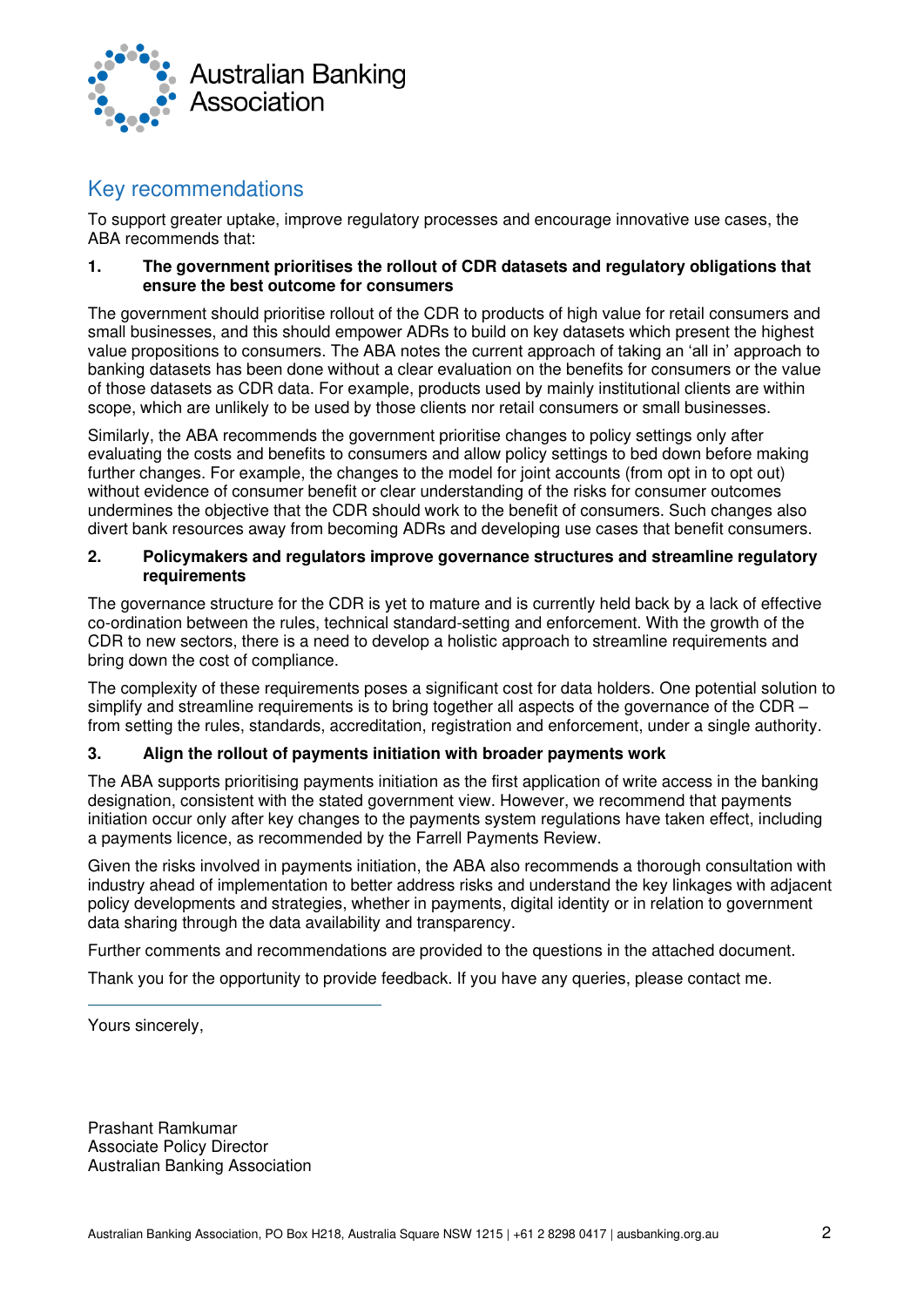

# Answers to consultation questions

Question 1: Are the objects of Part IVD of the Act fit-for-purpose and optimally aligned to facilitate economy-wide expansion of the CDR?

#### **Consumers**

A core object of the CDR regime is to create more choice and competition by enabling consumers to use and share their data. The regime was initially implemented for individual consumers and subsequently for businesses.

While earlier ACCC guidance indicated that data holders could meet CDR requirements by sharing data for applicable accounts where available on their primary digital business channel, recent changes to guidance have increased the scope of account data to be made available to data relating to accounts held by institutional clients where they're 'publicly offered'. ACCC guidance requires data holders to determine whether a product is 'highly negotiated' in which case it is not publicly offered. This can be difficult to assess in practice as large institutional clients with multiple accounts may have structured loans which are highly negotiated but associated transaction accounts which are not.

The ABA supports small and medium sized businesses having access to the CDR, but we question the need to take an overly detailed approach in the banking designation that captures products used by complex institutional clients and not retail customers or small to medium businesses.

We note on this point that there are limits as to who is an eligible customer under the telecommunications and energy sectors. For example, in the energy sector, to be eligible for data sharing the consumer needs to have an account that uses less than 5GWh per year. There are also considerations to exclude enterprise telecommunications clients from being eligible customers CDR.

The ABA agrees with such limits, as implementing the CDR for datasets used by complex clients requires significant resources and are unnecessary given the sophisticated nature of these clients and the fact that they are not likely to require the CDR to understand or alter their arrangements. This allocation of effort seems misplaced and will cause significant issues if applied to other sectors, as it will slow the delivery of real innovation for retail customers that will benefit from the CDR.

A better approach is to bring in datasets of more highly used consumer products from industries across the economy to encourage cross-sector innovation and the development of new products and services.

**ABA Recommendation**: The rollout of the CDR should prioritise datasets with the biggest impact for consumers and small business, and products that are unlikely to be used by retail consumers or used primarily by institutional and sophisticated clients should be left to the market to be included in the CDR.

#### **Safely, efficiently and conveniently**

The objects of the Act specify that the CDR should enable consumers to disclose their data safely, efficiently and conveniently. The concern from banks predominantly relates to the importance of 'safety' particularly as CDR data is extended to trusted advisers and sponsors that do not carry the same regulatory or information security requirements that data holders and ADRs are required to comply with. This has been raised in earlier consultations, and the view of government appears to have been that there are sufficient safeguards in place for trusted advisers, such as legal and professional obligations.

The ABA does not consider such obligations as sufficiently protective of sensitive customer data and do not cater for the types of risk exposures that customers face. We support stronger safeguards and protections that are reflective of the obligations of ADRs and data holders to ensure the safety of customer data. We note that consistent security protocols and protections underpin the confidence of consumers to use the CDR, and without that confidence consumers may not seek to share data.

## Question 2: Do the existing assessment, designation, rule-making and standards-setting statutory requirements support future implementation of the CDR, including to government-held datasets?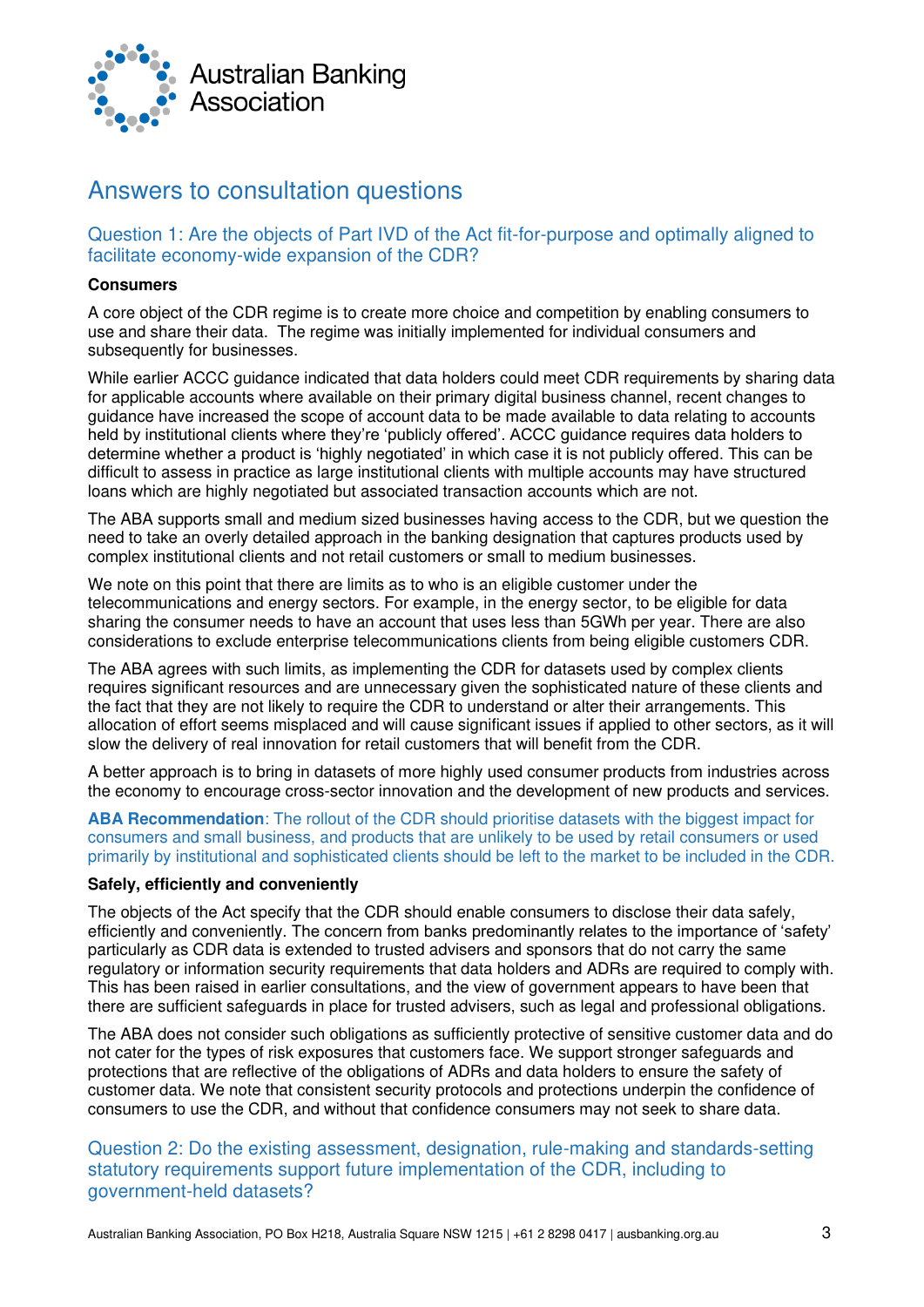

## **The layers of regulatory requirements**

While there have been some positive developments that assist banks with compliance such as the CDR sandbox which banks look forward to using, The ABA observes that it is particularly challenging for data holders to manage the multiple layers of requirements (designation, rulemaking and standards setting, Zendesk guidance). These multiple layers mean that, operationally, there is a high level of 'maintenance' for data holders, even when there are actually no substantive changes for the sector. Furthermore, there is no materiality threshold for reporting rectification items to the ACCC, with everything needs to be reported to the ACCC, regardless of risk, size and impact. This high level of maintenance, monitoring and reporting is costly and will have implications for future sectors that will experience similar burdens to implement the CDR.

The issues partly arise from a lack of industry visibility of release schedules, particularly on the decision proposals and technical guidance such as CX guidance. The regular maintenance iteration calls where consultations on changes are meant to occur are less useful with all sectors on a single call which results in a lot of time invested in matters that are not relevant between one sector and another.

Furthermore, the decision proposal process is overwhelming in terms of the number of system changes and tweaks that are proposed with short consultation timeframes. Such consultations result in data holders having to choose which consultations they can participate in due to stretched resources.

#### **Regulatory bodies**

The ABA notes that the multiple parties involved in CDR regulation – Treasury, ACCC, the DSB and the OAIC – should roll out changes in a manner that is co-ordinated. This means releasing all regulatory requirements relating to a particular issue – from rules changes, standards, decision proposals and guidance – closely together, with a clear lead time for implementation.

On the multiple regulators, banks have further observed there is considerable confusion on issues as to whom to raise them with, and there have been instances where neither the ACCC or DSB have taken responsibility for an issue and consequently data holders are not able to find a resolution.

One example of this is the Dynamic Client Registration issue, which banks have sought to resolve with the DSB but have been informed it was a matter for the ACCC to then be told by the ACCC that it's a matter for the DSB. Unclear ownership is creating issues for ecosystem participants now and will continue to pose issues for other designated sectors unless resolved.

**ABA Recommendation:** For the system to work well in the future and cater for an ever-growing ecosystem, there should be a streamlined way to access, deliver and communicate changes made to the CDR rules and standards. This should include:

- Rules and standards releases that follow a predictable cycle, with sufficient time to consult, comply, and integrate to the software management and oversight process. This would mean that all changes to the rules, standards, and updates to the privacy safeguard guidelines would be channelled through a single release schedule which provides sufficient lead time for participants to prepare for the changes.
- Development of an information management and dissemination mechanism. The ACCC's CDR portal was adequate in providing information for the initial data holders to facilitate a consistent interpretation of the rules. However, ADIs that launched after the four major banks could not access the advice easily and in a timely manner. A lack of ongoing guidance will create a risk of compliant but inconsistent implementations across data holders.
- Implementation of cohesive oversight and management of participant solutions testing which includes:
	- o The facility to undertake end-to-end ecosystem testing.
	- o An expanded coverage of the CTS which also validates key parameters to ensure all participants are aligned in their interpretation of the Register standards.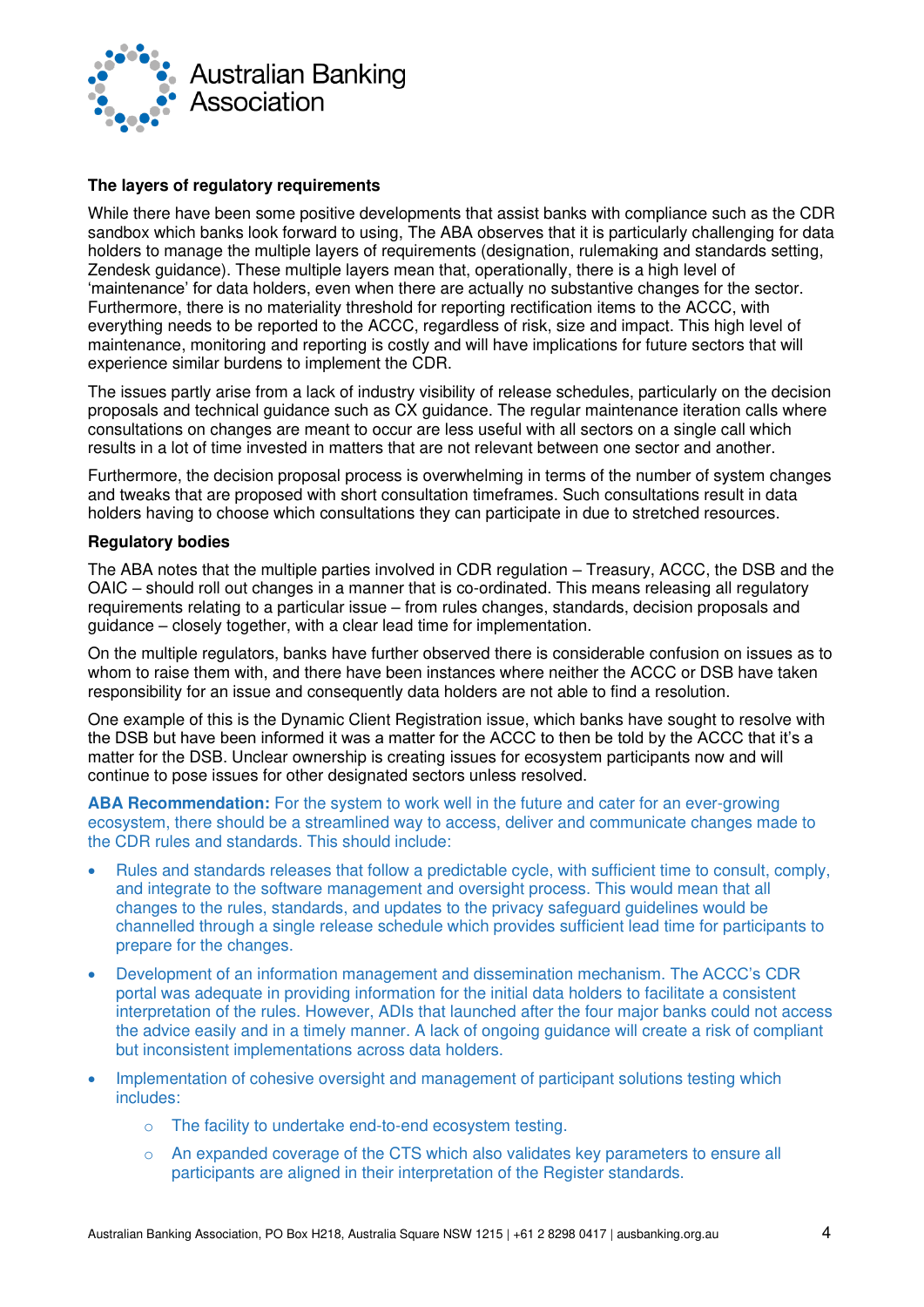

- Implementation of a structured incident management system that enables the appropriate balance between participant confidentiality and ecosystem awareness of issues. Maintaining skilled and trained resources to work with the current incident management system is costly for all participants (ADRs and data holders alike).
	- $\circ$  As the incident management system matures, clearer rules need to be established to define severity and to guide how to close older incidents. Severity ratings are currently defined arbitrarily by the participant who raises the incident (with no genuine triage or validation). Aged incidents can remain open for many weeks simply because the participant who originally raised the incident does not respond to the resolution, clarification or response from the other party.
- Clear threshold on reporting on rectification items so that very minor and technical rectifications can be resolved without the requirement to report. This will reduce the regulatory burdens on industry while ensuring key and significant matters come to the attention of the regulator.

#### **Governance**

In practice, much of the above could be achieved through a single entity that is responsible for the implementation of the CDR, including the rules, standards, registration, accreditation and enforcement. Banks support Treasury continuing to play its role in setting policy and providing strategic direction, but the current structure where the rules, standards and enforcement are made by different entities provides significant uncertainty for industry and often results in a lack of co-ordinated action.

To take an example, the non-functional requirements (NFRs) that are set by the DSB were made mandatory without sufficient notice to members and are not aligned with industry practice. This was arguably a significant policy change but appeared to have very little input from either the ACCC or Treasury. When industry approached the ACCC for guidance regarding enforcement, no clarity was provided. Treasury indicated no interest in engaging on the issue, and industry is still yet to receive adequate guidance on the NFRs and their implementation. This example illustrates the types of co-ordination problems to emerge from multiple bodies with overlapping remits. A single regulator that considered all aspects of implementation could reduce these co-ordination issues and ensure that overlaps of responsibilities are appropriately addressed.

This is particularly relevant in the context of a growing CDR ecosystem that will eventually extend to most sectors in the economy. The complexity of the current framework will only increase over time as the CDR expands, and there will be a need to significantly improve governance to streamline activities such that different entities across the economy can easily access and understand their obligations.

**ABA Recommendation:** The governance of the CDR should be simplified and consolidated under a single regulator with powers to set rules, technical standards, conduct accreditation, registration and enforcement. Treasury should retain policy responsibility for CDR and set the strategic direction.

## Question 3: Does the current operation of the statutory settings enable the development of CDR-powered products and services to benefit customers?

The ABA observes there are a range of improvements to the statutory settings that could be made to ensure greater take-up of CDR powered products. Some examples are provided below.

#### **Credit assessments**

One example of where the current statutory settings are inhibiting the development of use cases is in relation to credit assessments. Credit assessments provide an important use case for CDR data by enabling consumers to more easily refinance and switch credit providers.

Currently, the CDR rules limit the use of CDR data for the purposes of credit decisions, by allowing this data to be retained only if the CDR consumer acquires a product. In cases where the customer does not acquire the product these details cannot be retained for future offers or purposes.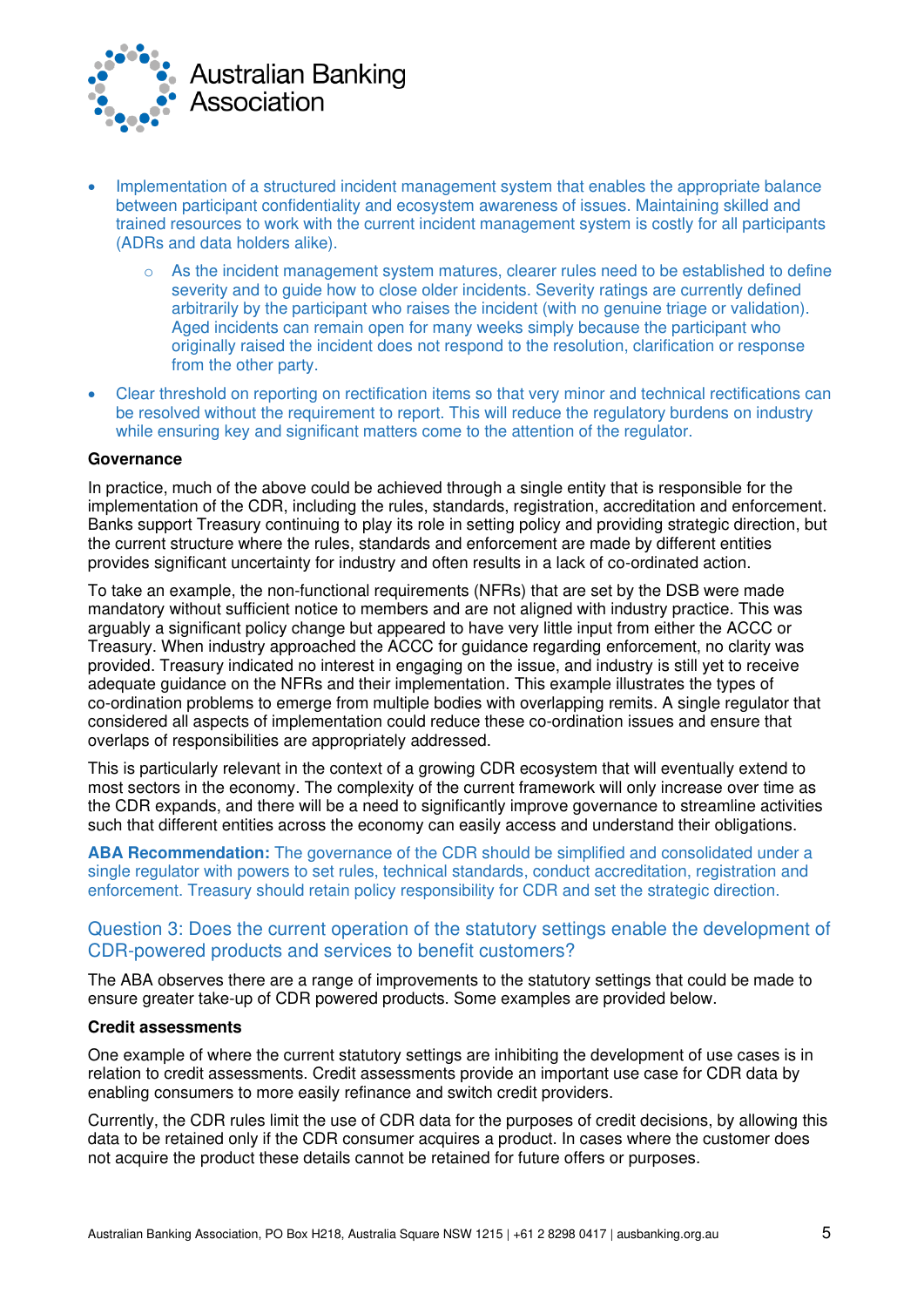

The ABA proposes that Clause 7.2 of Schedule 3 of the CDR rules be amended to expand the condition to circumstances where a consumer applies for and/or acquires a product. This would enable more use cases to be developed in credit assessments.

## **Payments initiation**

The ABA recommends that the rollout of payments initiation occur in the context of broader payment system reforms as recommended by the Farrell Payments Review. ADRs seeking to initiate payments using CDR may need to meet a number of new regulatory obligations to protect consumers and ensure appropriate regulatory oversight. A thorough consultation should be undertaken when implementing payments initiation, and should consider a range of issues, including:

- Further accreditation for payments initiators: The payments initiation regulatory framework will require ADRs to comply with additional regulatory requirements so that these parties are appropriately accredited to intermediate payment instructions on behalf of the consumers.
- Privacy: It will be necessary to consider whether the current privacy settings remain appropriate for payments initiation. For example, it is unclear how default privacy settings will be maintained or extended if and when the CDR incorporates payments initiation. The risk is that extension of the same settings could create serious consequences for individuals, such as those experiencing economic abuse. For example, this might occur if one joint account holder (JAH) is able to create or change the personal data recorded for the other account holder for the purposes of withholding information about the account from them. The ABA has previously raised concerns regarding the opt out joint accounts model and note that this framework will pose even more risks once write access is introduced.
- Complaints handling: It is critical that consumers are able to make complaints and have them resolved in an efficient and effective manner. Under the Comprehensive Credit Reporting framework, consumers are currently empowered to make complaints about consumer credit reporting to the Australian Financial Complaints Authority (AFCA) and entities are required to be signatories to AFCA. In a similar vein, where consumers suffer a loss due to an error by a third party, they should be able to complain to AFCA and third-party providers should be required to be members of AFCA.
- Establishing Liability: Establishing clear principles about liability in the event of loss to a consumer will be crucial for the success of payments initiation and write access more broadly. For example, where does the liability to compensate the consumer lie when a consumer loses funds where they have initiated payment from an account with a data holder, but that payments initiation instruction has been generated via a third-party ADR app?

**ABA Recommendation:** Payments initiation should be introduced after a payments licence, and the regulatory framework should be reviewed to ensure sufficient protections are in place for consumers, particularly in relation to privacy, complaints handling and liability. An opt-in model for joint accounts could also be reconsidered in this context.

## **Government held datasets**

The uptake of the CDR could be significantly enhanced through the inclusion of consumer data held by governments. For example, enabling the inclusion of taxation data in the CDR would enable a comprehensive picture of a consumer's financial position and could support a range of use cases, for example, streamlined credit applications for small business.

The ABA strongly supports the inclusion of federal and state government held datasets, and notes the experience of the United Kingdom, where the inclusion of government-held data has led to a significant growth in the number of active users in their open banking system.

#### **The risk of standardisation**

The ABA notes that the current trend towards greater prescription in data standards and technical requirements can inhibit the growth of innovative offerings and lead to a standardisation, which is undesirable from a consumer choice perspective.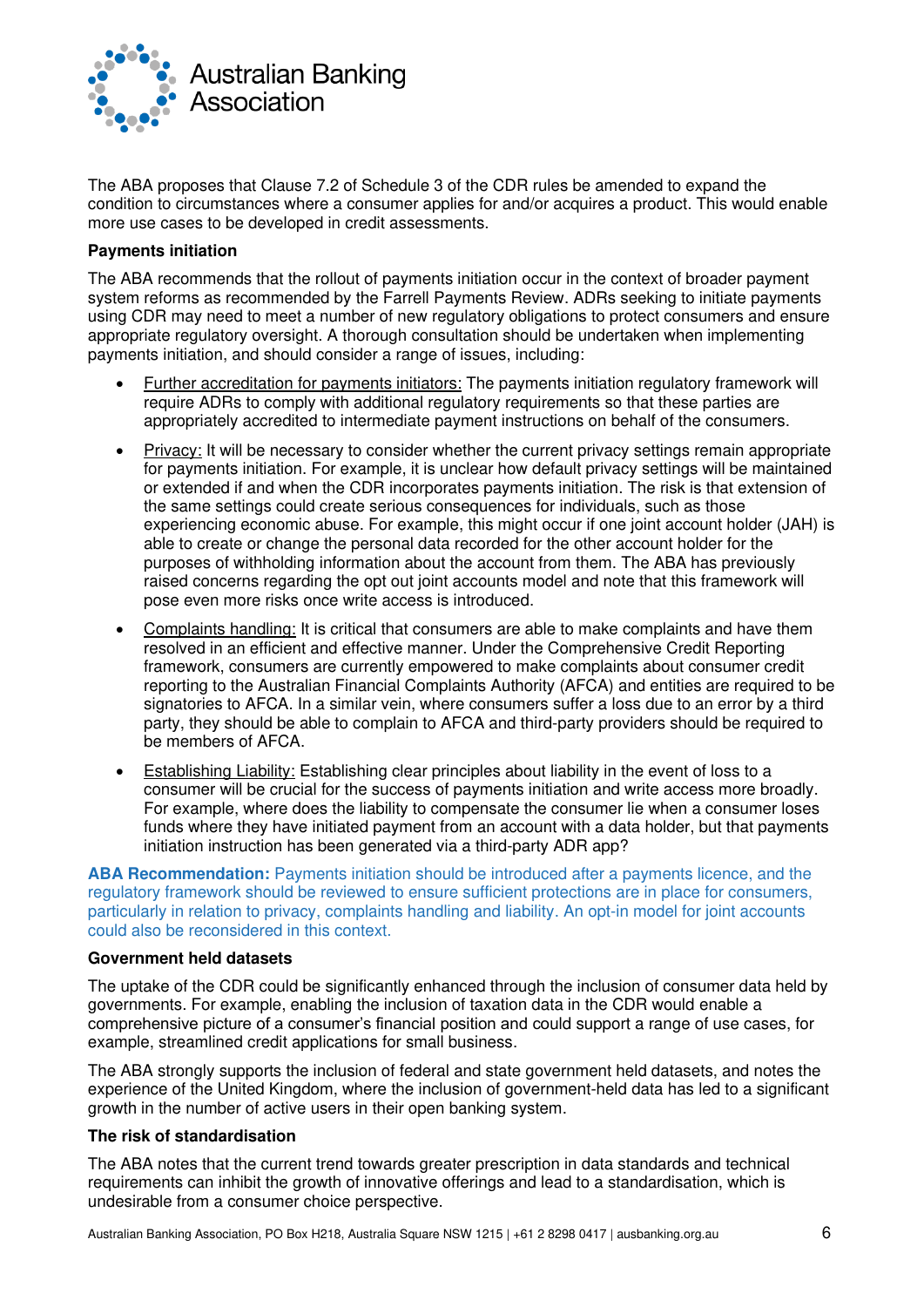

Banks compete on a wide range of products and seek to innovate with new offerings to develop more compelling customer propositions compared with their competitors. The CDR may unlock greater competition for these products by allowing customers to more conveniently use their data to see what other offerings better suit their needs.

However, the ABA observes that regulation of the CDR should not be used to drive homogenous outcomes in products and should instead encourage and enable data holders to innovate. Current efforts to standardise data requirements with specific technical details can limit product innovation and narrow the scope of offerings provided to customers. It can also limit competition to a few comparable variables such as price and rate rather than give the fuller picture of what the consumer is likely to receive through bundling of products or other features such as customer service.

The ABA understands that ADRs would like to receive the same or similar data from banks so they can make useful comparisons and propositions for customers. However, concerns that are often raised that customer data is not useful because it does not compare across other providers does not mean the data is inaccurate or invalid but may simply reflect the different way the data is captured by banks or may include different features that are not easily comparable.

The solution in such circumstances is for ADRs to use data analytics tools and to develop more sophisticated ways of presenting the data rather than seeking to change data standards and add more granular product data fields that drive homogeneity and introduce unnecessary rigidity in the way products are designed or developed.

## Question 4: Could the CDR statutory framework be revised to facilitate direct to consumer data sharing opportunities and address potential risks?

Consumers are able to request their data from banks directly using a range of methods, including through online banking, regular statements, or more detailed data that is generated from reports.

Banks further note that they have not observed customer demand for direct-to-consumer sharing, nor have they identified use cases in this area, and it presents significant risks for customers who may be susceptible to fraud or scams which will not be protected once the data leaves the CDR environment.

## Question 5: Are further statutory changes required to support the policy aims of CDR and the delivery of its functions?

#### **Reciprocity principle**

The Inquiry into the Future Directions of the Consumer Data Right recommended (Rec 6.9) that reciprocal obligations of an ADR to respond to a consumer's data sharing request should not by limited by the sectoral designation of that ADR but should apply even where they hold equivalent data on sectors which are not designated. The government did not agree to this recommendation, citing the potential impact on disincentivising some firms from becoming ADRs.

The ABA supports the Farrell recommendation, and consider it is essential for competitive neutrality that businesses from non-designated industries entering the CDR as data recipients be required to share data that was deemed to be equivalent to the data they were wishing to receive. We further consider this would encourage a functioning economy of data exchange and ensures that customers are able to fully utilise their data from across industries.

It is clear that designing a system of economy-wide reciprocity would have a resource impact for regulators and ADRs, but the ABA considers it vital for consumers to fully benefit from the CDR and to ensure fair competition between designated and non-designated industries.

**ABA Recommendation:** the government should provide for a broader application of the reciprocity principle to enhance consumer choice and improve competitive outcomes.

## **Integration with PayTo**

Banks are rolling out integration with the New Payment Platforms' new PayTo platform which enables consumers to use third party authorisations to make payments on their behalf. The consent process